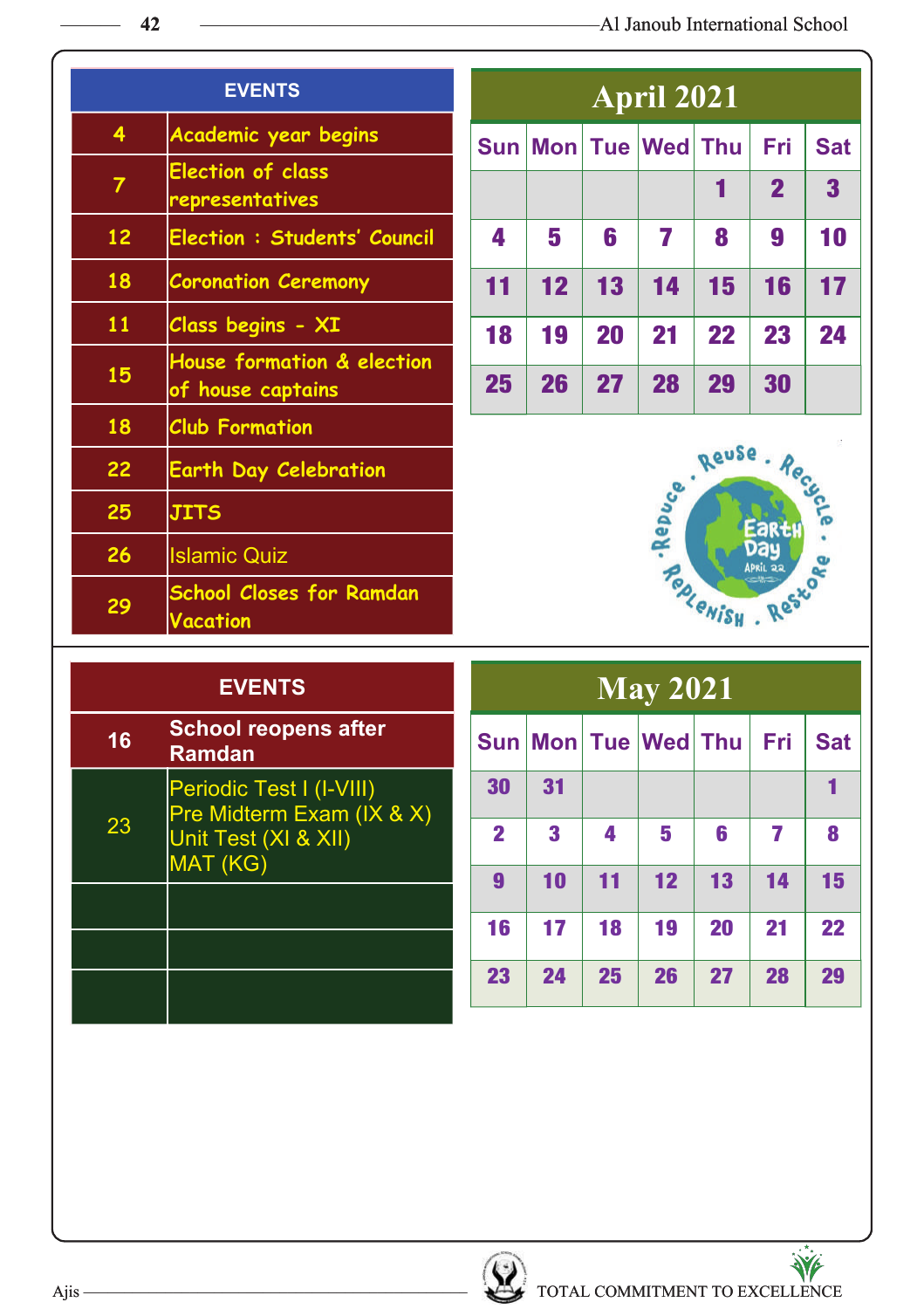|                | <b>EVENTS</b>                     |           |                             |    | <b>June 2021</b> |    |            |            |
|----------------|-----------------------------------|-----------|-----------------------------|----|------------------|----|------------|------------|
| $\overline{4}$ | <b>Result Declaration PT-1</b>    |           | Sun   Mon   Tue   Wed   Thu |    |                  |    | <b>Fri</b> | <b>Sat</b> |
| 5 <sup>5</sup> | <b>World Environment Day</b>      |           |                             |    | $\mathbf 2$      | 3  | 4          | 5          |
| 23             | PT-2 Begins                       | 6         |                             | 8  | 9                | 10 | 11         | $12 \,$    |
| 30             | <b>Result Declaration PT-2</b>    | 13        | 14                          | 15 | 16               | 17 | 18         | 19         |
| 30             | <b>Closes for summer vacation</b> | <b>20</b> | 21                          | 22 | 23               | 24 | 25         | 26         |
|                |                                   | 27        | 28                          | 29 | 30               |    |            |            |



|                  | <b>July 2021</b> |                    |    |                     |    |                |                         |
|------------------|------------------|--------------------|----|---------------------|----|----------------|-------------------------|
|                  |                  |                    |    | Sun Mon Tue Wed Thu |    | Fri            | <b>Sat</b>              |
|                  |                  |                    |    |                     | 1  | $\overline{2}$ | $\overline{\mathbf{3}}$ |
|                  | 4                | 5                  | 6  | 7                   | 8  | 9              | 10                      |
|                  | 11               | 12                 | 13 | 14                  | 15 | 16             | 17                      |
|                  |                  | 19                 | 20 | 21                  | 22 | 23             | 24                      |
|                  |                  | 26                 | 27 | 28                  | 29 | 30             | 31                      |
| Summer Vacations |                  | $\sqrt{1-\lambda}$ |    |                     |    |                | $\ddot{M}$              |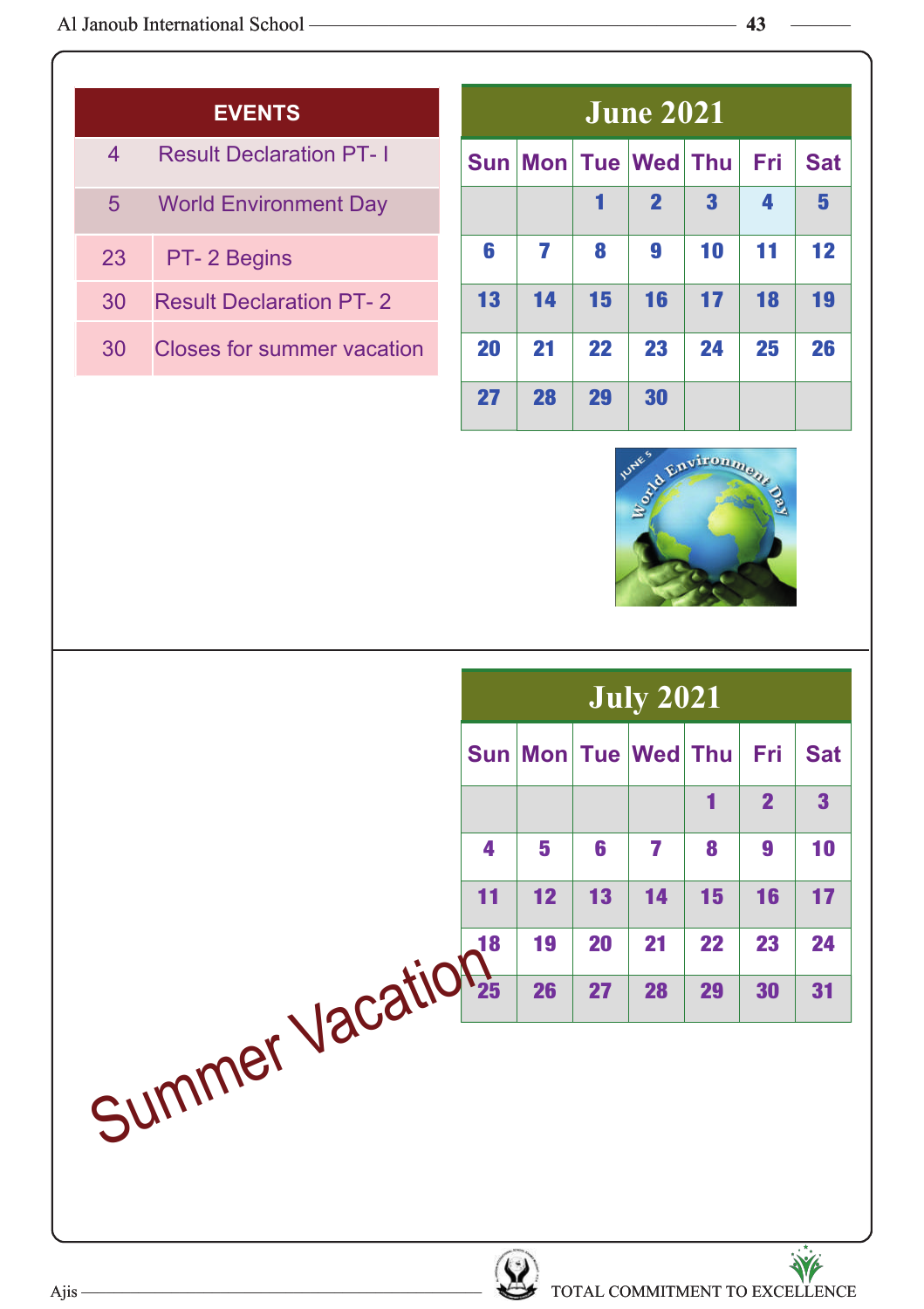|    | <b>EVENTS</b>                           |             |  |
|----|-----------------------------------------|-------------|--|
| 28 | Reporting Day- Teachers                 | Sun Mon T   |  |
| 29 | School reopens after<br>summer vacation | $\mathbf 2$ |  |
|    |                                         |             |  |

|    | <b>August 2021</b> |                         |                         |    |     |                         |  |  |  |
|----|--------------------|-------------------------|-------------------------|----|-----|-------------------------|--|--|--|
|    |                    |                         | Sun Mon Tue Wed Thu     |    | Fri | <b>Sat</b>              |  |  |  |
| 1  | $\overline{2}$     | $\overline{\mathbf{3}}$ | $\overline{\mathbf{4}}$ | 5  | 6   | $\overline{\mathbf{z}}$ |  |  |  |
| 8  | 9                  | 10                      | 11                      | 12 | 13  | 14                      |  |  |  |
| 15 | 16                 | 17                      | 18                      | 19 | 20  | 21                      |  |  |  |
| 22 | 23                 | 24                      | 25                      | 26 | 27  | 28                      |  |  |  |
| 29 | 30                 | 31                      |                         |    |     |                         |  |  |  |

| 5 | Teacher's Day |  |
|---|---------------|--|
|   |               |  |

**NISUS 2019 - Sports day (Girls', KG & Primary Boys)**

**23 Saudi National Day Celebration**

**First Term Exam Begins(I-VIII)**

**Mid Term Exam (IX- XII)**

**MAT (KG)**

**September 2021**

|    |    |    | Sun Mon Tue Wed Thu |                | Fri                     | <b>Sat</b> |
|----|----|----|---------------------|----------------|-------------------------|------------|
|    |    |    |                     | $\overline{2}$ | $\overline{\mathbf{3}}$ | 4          |
| 5  | 6  | 7  | 8                   | 9              | 10                      | 11         |
| 12 | 13 | 14 | 15                  | 16             | 17                      | 18         |
| 19 | 20 | 21 | 22                  | 23             | 24                      | 25         |
| 26 | 27 | 28 | 29                  | 30             |                         |            |

## **Happy Teacher's Day** September 5

Teacher's Day is celebrated every year marking the birth anniversary of a great Indian Philosopher and former President of India the late Dr. Sarevapalli Radhakrishnan on September 5.



**26**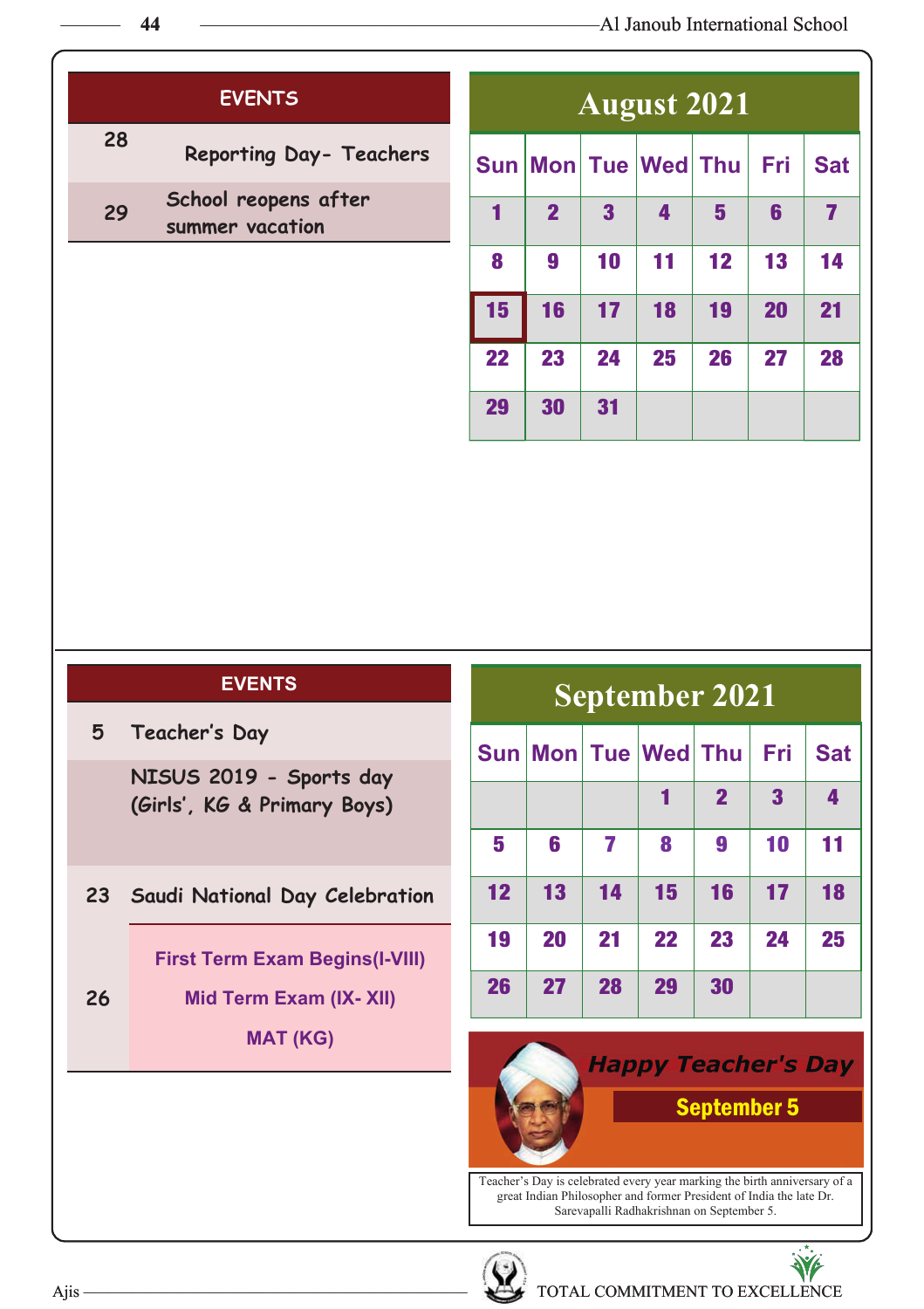|                         | October 2021 |    |                     |    |     |                |  |  |  |  |
|-------------------------|--------------|----|---------------------|----|-----|----------------|--|--|--|--|
|                         |              |    | Sun Mon Tue Wed Thu |    | Fri | <b>Sat</b>     |  |  |  |  |
| 31                      |              |    |                     |    | 1   | $\overline{2}$ |  |  |  |  |
| $\overline{\mathbf{3}}$ | 4            | 5  | 6                   | 7  | 8   | 9              |  |  |  |  |
| 10                      | 11           | 12 | 13                  | 14 | 15  | 16             |  |  |  |  |
| 17                      | 18           | 19 | 20                  | 21 | 22  | 23             |  |  |  |  |
| 24                      | 25           | 26 | 27                  | 28 | 29  | 30             |  |  |  |  |

- **6 TERM II BEGINS Picnic for all sections**
- **15 Result Declaration FTE**
	- **GALA- 2019 (Girls')**
	- **GALA-2018 (Boys' & Primary Boys')**

|    | November 2021           |                |              |    |    |            |  |  |  |  |
|----|-------------------------|----------------|--------------|----|----|------------|--|--|--|--|
|    | Sun Mon Tue Wed Thu Fri |                |              |    |    | <b>Sat</b> |  |  |  |  |
|    | 1                       | $\overline{2}$ | $\mathbf{3}$ | 4  | 5  | 6          |  |  |  |  |
| 7  | 8                       | 9              | 10           | 11 | 12 | 13         |  |  |  |  |
| 14 | 15                      | 16             | 17           | 18 | 19 | 20         |  |  |  |  |
| 21 | 22                      | 23             | 24           | 25 | 26 | 27         |  |  |  |  |
| 28 | 29                      | 30             |              |    |    |            |  |  |  |  |

#### **EVENTS**

- **<sup>19</sup> HATS OFF 2019 & School**
	- **Anniversary**
- **28 Periodic Test III**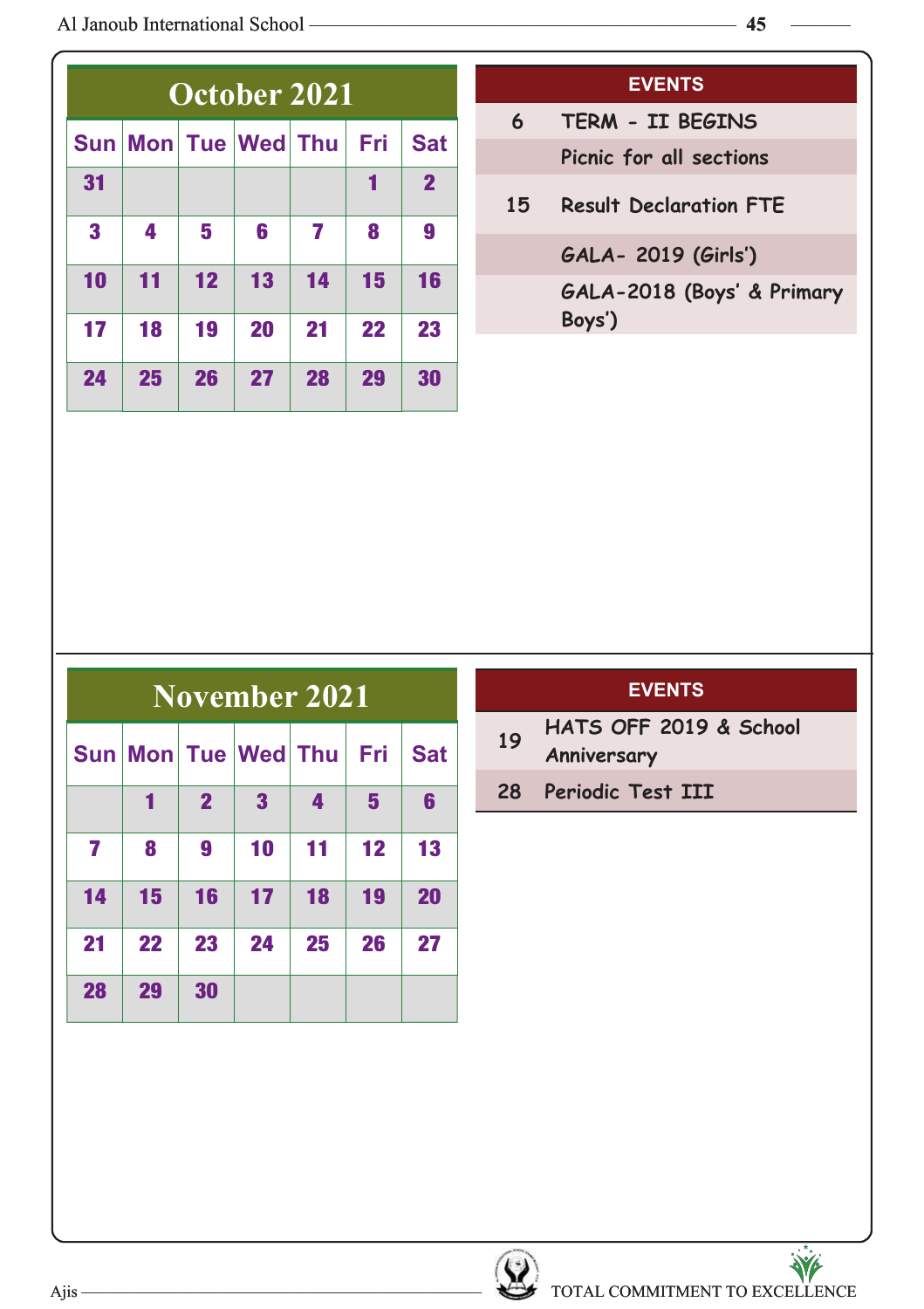- **Result Declaration PT 3**
- **Completion of portion X&XII**
- **Al Janoub Penoply' 19 Completion of portion IX& XI**

| December 2021 |    |    |                         |                |                         |            |  |  |
|---------------|----|----|-------------------------|----------------|-------------------------|------------|--|--|
|               |    |    | Sun Mon Tue Wed Thu Fri |                |                         | <b>Sat</b> |  |  |
|               |    |    | 1                       | $\overline{2}$ | $\overline{\mathbf{3}}$ | 4          |  |  |
| 5             | 6  | 7  | 8                       | 9              | 10                      | 11         |  |  |
| 12            | 13 | 14 | 15                      | 16             | 17                      | 18         |  |  |
| 19            | 20 | 21 | 22                      | 23             | 24                      | 25         |  |  |
| 26            | 27 | 28 | 29                      | 30             | 31                      |            |  |  |

#### **EVENTS**

| $\overline{2}$ | Series Test (X & XII)           |
|----------------|---------------------------------|
| 16             | Periodic Test 4 (I-VIII)        |
| 22             | Model Exam IX & XI              |
|                | <b>AISSC Prac. Examinations</b> |
| 26             | Republic Day Celebration        |
|                |                                 |

**Result Declaration PT4**

| January 2022     |                         |    |                         |    |    |            |
|------------------|-------------------------|----|-------------------------|----|----|------------|
|                  |                         |    | Sun Mon Tue Wed Thu Fri |    |    | <b>Sat</b> |
| 30               | 31                      |    |                         |    |    |            |
| $\overline{2}$   | $\overline{\mathbf{3}}$ | 4  | $5\phantom{.0}$         | 6  | 7  | 8          |
| $\boldsymbol{9}$ | 10                      | 11 | 12                      | 13 | 14 | 15         |
| 16               | 17                      | 18 | 19                      | 20 | 21 | 22         |
| 23               | 24                      | 25 | 26                      | 27 | 28 | 29         |